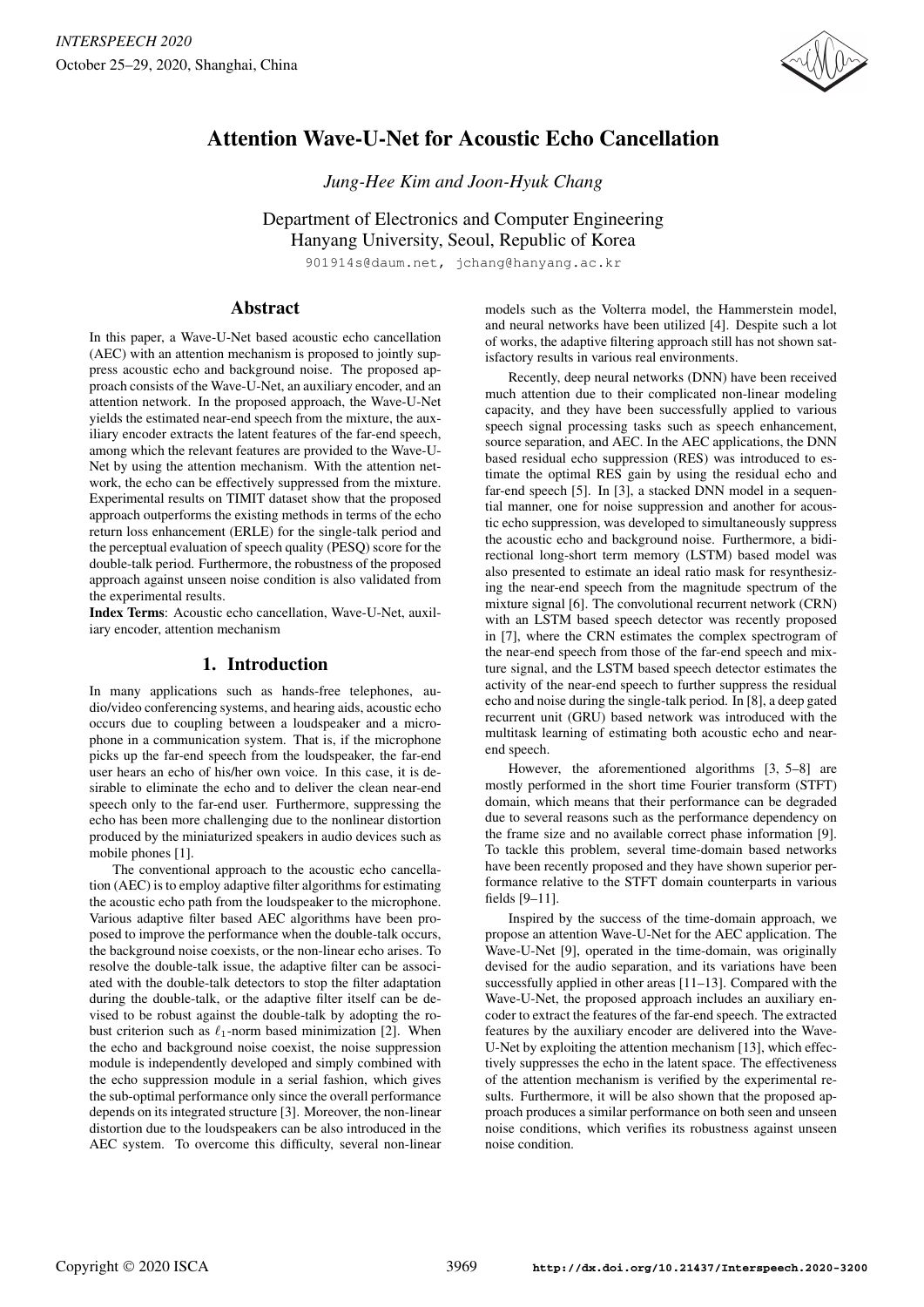

Figure 1: *Structure of the proposed attention Wave-U-Net. In 1D convolution block, three numbers in the parentheses represent number of channel, kernel size, and stride of 1D convolution, respectively.*

This paper is organized as follows: In Section 2, the problem of the AEC is briefly defined. Then, the Wave-U-Net based AEC is proposed along with the attention mechanism in Section 3. In Section 4, several experimental results are provided under various AEC environments to verify the performance of the proposed approach. Finally, conclusion remarks are given in Section 5.

## 2. Problem statement

In the AEC application, the mixture signal  $y(n)$  is composed of acoustic echo  $d(n)$ , near-end speech  $s(n)$ , and background noise  $v(n)$  as follows:

$$
y(n) = d(n) + s(n) + v(n).
$$
 (1)

The acoustic echo  $d(n)$ , which can be also non-linearly distorted by the loudspeaker, is a modified version of the far-end speech by a room impulse response (RIR). The purpose of the AEC is to estimate the clean near-end speech  $s(n)$  from the mixture  $y(n)$  by jointly suppressing the acoustic echo  $d(n)$  and background noise  $v(n)$ .

### 3. Proposed attention Wave-U-Net

#### 3.1. Overall structure

In this section, the attention Wave-U-Net is proposed for the AEC application, as illustrated in Figure 1. The proposed structure consists of the Wave-U-Net, auxiliary encoder, and attention network. In the Wave-U-Net, the mixture signal is fed as



Figure 2: *Structure of attention network.*

an input, and the near-end speech is estimated as an output. In the auxiliary encoder, the far-end speech is encoded by using the same encoder structure as that of the Wave-U-Net and its meaningful features are given to the Wave-U-Net through the attention network, which efficiently suppresses the echo from the mixture signal.

There are several distinct characteristics between the original Wave-U-Net and the proposed attention Wave-U-Net. First, since the Wave-U-Net is originally designed for the audio source separation problem; thus, it takes a single input of the mixture signal and gives multiple outputs of separated signals. In the proposed approach, the attention Wave-U-Net accepts a mixture signal at the Wave-U-Net and a far-end speech at the auxiliary encoder, and estimates a near-end speech at the Wave-U-Net. Second, compared with the original Wave-U-Net, the proposed attention Wave-U-Net has the auxiliary encoder to yield the latent features of the far-end speech. Third, inspired by the attention mechanisms [13], the meaningful features of the far-end speech are accentuated by using the attention network. Then, the accented features of the far-end speech are concatenated with those of the mixture in the same  $i$ <sup>'</sup> <sup>t</sup> encoder layer of the Wave-U-Net, and the concatenated features are passed through the encoder of the Wave-U-Net to extract the relevant features in the latent space. Finally, with the extracted features from the encoder, the clean near-end speech is recovered through the decoder of the Wave-U-Net.

#### 3.2. Attention network

As aforementioned above, the proposed architecture employs the attention mechanism [13] to identify the related features from the far-end speech in the latent space, which leads to improved performance. As shown in Figure 2, the latent features of the far-end speech in the  $i<sup>th</sup>$  layer and those of the mixture in the  $(i - 1)^{th}$  layer are first mapped to an intermediate feature space with the same  $u$ -dimension by using a 1-D convolution with the kernel size 1 and a bias term. Here,  $u$  can be set to the minimum of the two input channel dimensions. After passing through exponential linear unit (ELU) activation function and adding them, they are additionally mapped to 1-dimensional feature space by using another 1-D convolution with the kernel size 1 and a bias term to yield the attention mask. Finally, the features of the far-end speech are element-wisely multiplied with the obtained attention mask, and then the masked features are concatenated with those of the  $i<sup>th</sup>$  encoder layer of the Wave-U-Net.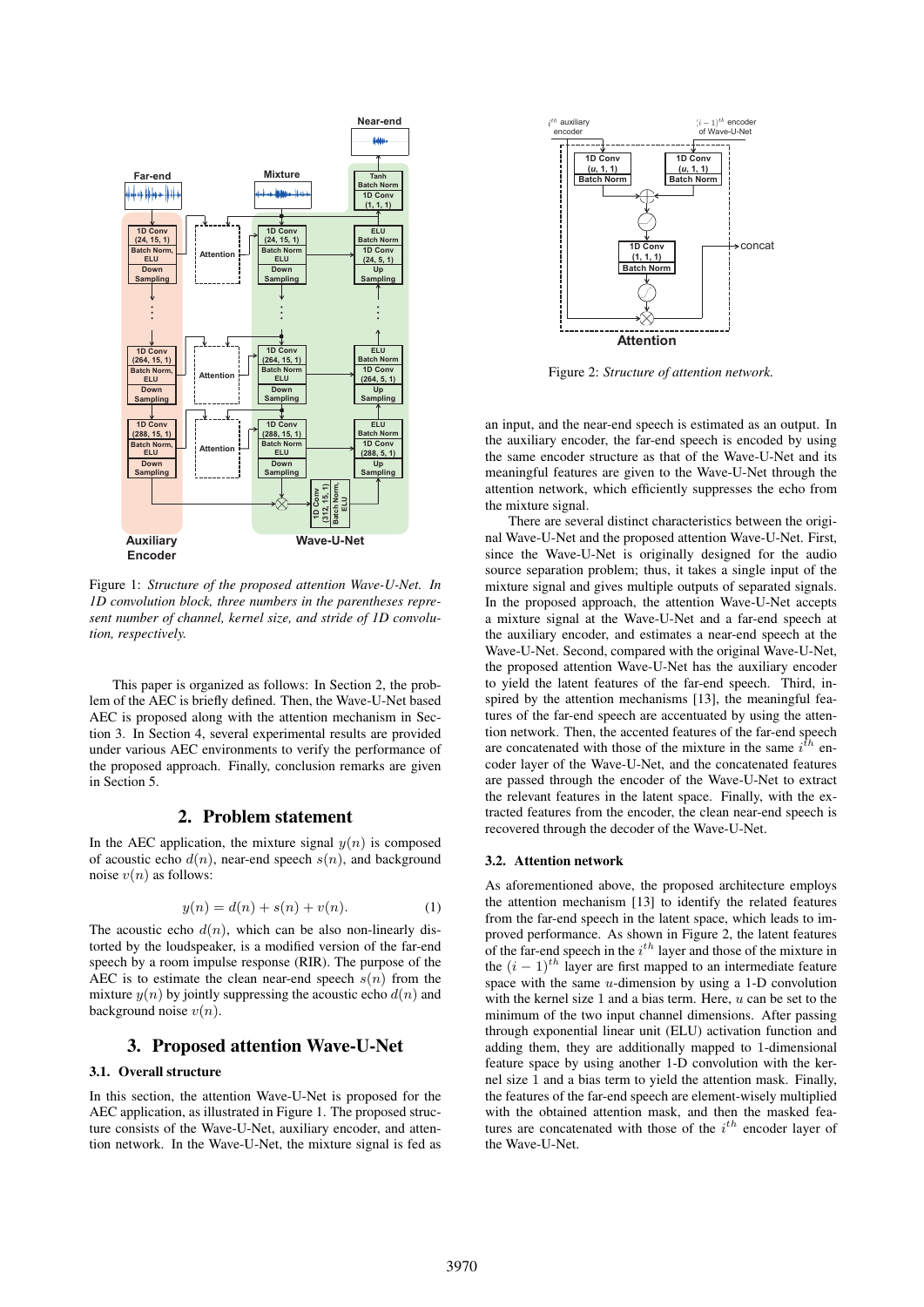#### 3.3. Loss function

In the regression task, the signal-to-distortion ratio (SDR) has been widely used as a loss function. Therefore, the proposed algorithm minimizes the negative SDR function to train the attention Wave-U-Net. The SDR function is defined as follows:

$$
SDR = 10 \log_{10} \frac{\|s(n)\|^2}{\|s(n) - \hat{s}(n)\|^2},
$$
 (2)

where  $\|\cdot\|$  denotes  $\ell_2$ -norm function, and  $\hat{s}(n)$  is the estimated near-end speech.

## 4. Experimental results

## 4.1. Experiment settings

To verify the performance of the proposed attention Wave-U-Net, the similar settings as in [7, 8] were taken for the experiment. Specifically, the TIMIT dataset was utilized as the farend and near-end speeches. Among 630 speakers in total, 100 pairs of farend-nearend speakers (i.e., 40 male-female, 30 malemale, 30 female-female) were randomly selected for training. To generate a far-end speech, three randomly chosen utterances of the same far-end speaker were concatenated. For each nearend speech, one utterance was randomly selected and extended to the same length as that of the far-end signal by padding zero. For each far-end speaker, five different far-end speeches were created, and seven different near-end speeches were generated for each near-end speaker, which results in 3500 train mixtures (about 9 hours) in total. For the validation and test, 30 pairs of far-end and near-end speakers were randomly selected from the remaining 430 speakers. In this time, five different nearend speeches were mixed with three different far-end speeches, which results in 450 mixtures for validation and test, respectively.

To model the non-linearity of the AEC system, the far-end signal  $x(n)$  was further clipped and distorted as follows:

$$
x_{\text{cl}}(n) = \begin{cases} -x_{\text{max}}, & \text{if } x(n) < -x_{\text{max}}, \\ x(n), & \text{if } |x(n)| \le x_{\text{max}}, \\ x_{\text{max}}, & \text{if } x(n) > x_{\text{max}} \end{cases} \tag{3}
$$

$$
x_{\rm nl}(n) = 4\left(\frac{2}{1 + \exp(-a \cdot b(n))} - 1\right) \tag{4}
$$

where  $x_{\text{max}}$  was set to 0.8 times of the maximum magnitude of the original far-end signal  $x(n)$ ,  $b(n) = 1.5x_{cl}(n) - 0.3x_{cl}^2(n)$ , and

$$
a = \begin{cases} 4, & \text{if } b(n) > 0, \\ 0.5, & \text{otherwise} \end{cases}
$$
 (5)

After that, the modified far-end signal is convolved with the randomly chosen room impulse response (RIR), which was generated by using the image method [14]. Specifically, the set of 200 RIRs was generated for training, and two other sets of 2 RIRs were created for validation and test. When generating the RIR, the specifications of Table 1 were randomly chosen. In addition, the distance of the microphone-loudspeaker was set to 1m, and the length of the RIR was fixed to 512.

To create the train and validation mixtures, the near-end speech and the acoustic echo were mixed at five different signalto-echo ratio (SER) levels (i.e.,  $\{-6, -3, 0, 3, 6\}$  dB). Furthermore, the noise was randomly cut and mixed with the nearend signal at four different signal-to-noise ratio (SNR) levels

Table 1: *Specifications for generating RIR.*

| Specifications                       | Parameters                                         |  |  |  |  |
|--------------------------------------|----------------------------------------------------|--|--|--|--|
| Room size<br>$(m \times m \times m)$ | $\{4,6,8,10\} \times \{5,7,9,11,13\} \times \{3\}$ |  |  |  |  |
| Reverberation<br>time $T_{60}$ (s)   | $\{0.2, 0.3, 0.4\}$                                |  |  |  |  |

(i.e.,  $\{8, 10, 12, 14\}$  dB). For testing, three different SERs (i.e.,  ${-1.5, 1, 5, 4.5}$  dB) and SNRs (i.e.,  ${11, 13, 15}$  dB) were used to test the performance of the proposed approach under the mismatch conditions. Furthermore, 10 types of seen noises (i.e., bus, cafe, car, construction, kids, metro, office, railroad, restaurant, street noises) were used from the ITU-T recommendation P. 501 database [15] for train and validation, and 7 types of unseen noises (i.e., babble, bucaneer1, destroyer engine, f16, leopard, volvo, and white noises) were used from the NOISEX-92 database [16] for test.

Finally, the performance of the proposed attention Wave-U-Net was evaluated in terms of echo return loss enhancement (ERLE) for the single talk period and perceptual evaluation of speech quality (PESQ) for the double-talk period.

#### 4.2. Experimental results

To verify the performance of the proposed attention Wave-U-Net, we considered the following the STFT domain and timedomain based algorithms: i) stacked DNN [3] and CRN [7] for the STFT domain based model, and ii) Wave-U-Net [9], modified for the AEC problem, for the time-domain based model. In the CRN, the near-end speech detector can be employed as proposed in [7]; however, in this experiment, the CRN model was used only since it exhibited the better PESQ performance during the double-talk period than the CRN with the near-end detector as described in [7]. For the STFT domain based models, the frame size was set to 320 in the stacked DNN [3] as suggested, and 640 in the CRN [7] for the better performance. For the time-domain based models (i.e., the Wave-U-Net and proposed attention Wave-U-Net), the frame size was set to 16384 as recommended in [9]. All models were trained by using Adam optimizer with  $\beta_1 = 0.9$  and  $\beta_2 = 0.999$ , but with a tuned learning rate for each algorithm. Training was performed until the validation loss stops improving for 20 epochs.

The PESQ and ERLE performances under various SER conditions are listed in Table 2 for both seen and unseen noise conditions. Note that each figure of Table 2 was obtained by averaging the results of various SNR conditions (i.e., {11, 13, 15} dB). Compared with the STFT domain based methods [3, 7], the time-domain based methods (i.e., the Wave-U-Net [9] and proposed approach) performed better in terms of both ERLE and PSEQ. Furthermore, we can see from Table 2 that the timedomain approaches including the proposed method yielded a similar performance on both seen and unseen noise conditions while the STFT domain based algorithms, especially the stacked DNN [3], experienced a performance degradation on unseen noise condition, which reveals the robustness of the time-domain based algorithms against the unseen noise condition. When compared with the original Wave-U-Net with no attention mechanism, the proposed approach achieved better performance during both the single-talk and double-talk periods. Especially, the proposed approach effectively removes the echo from the mixture through the attention network, which leads to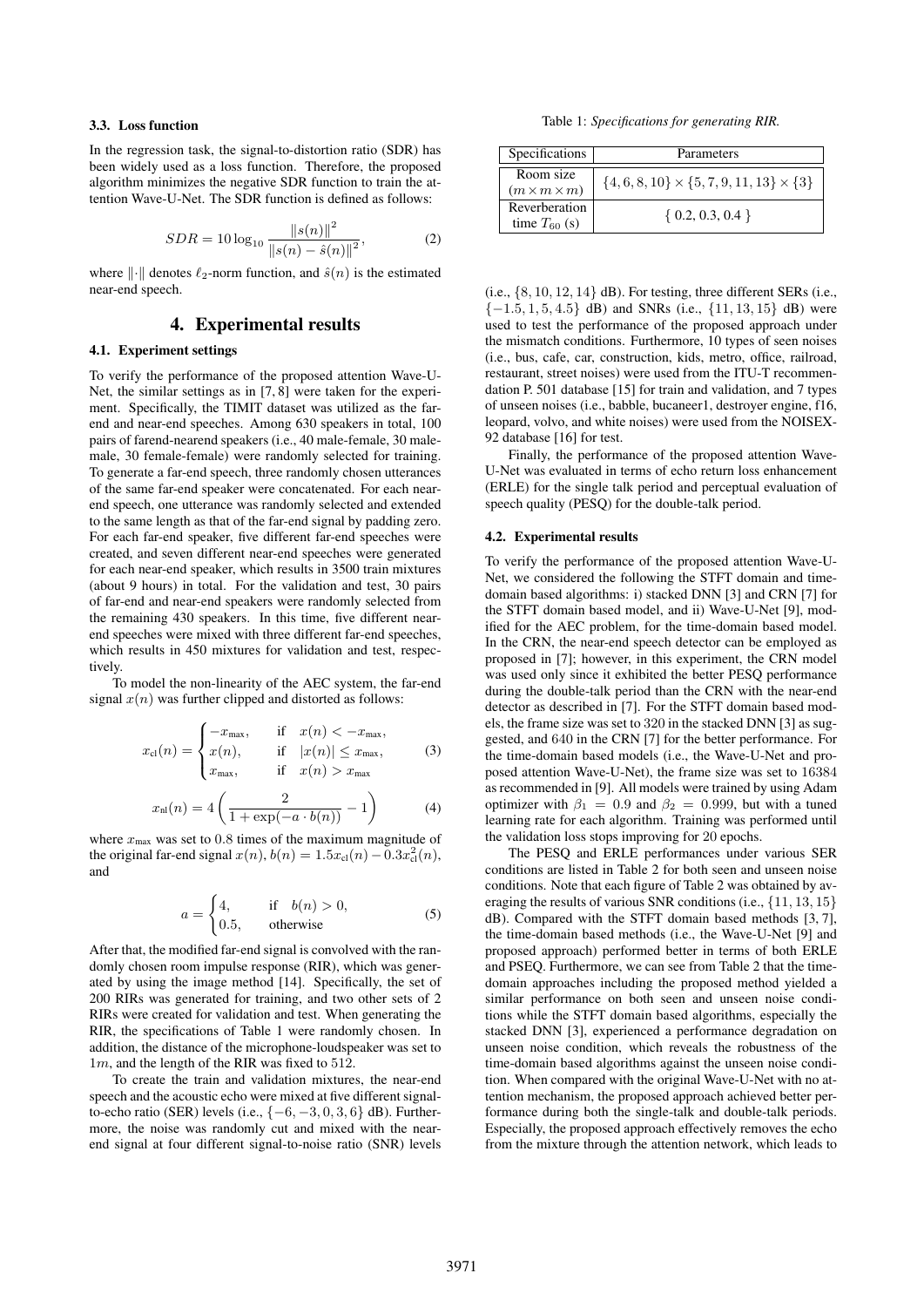| Noise Type      |             | Seen     |       |       | Unseen   |       |       |
|-----------------|-------------|----------|-------|-------|----------|-------|-------|
| <b>SER</b>      |             | $-1.5dB$ | 1.5dB | 4.5dB | $-1.5dB$ | 1.5dB | 4.5dB |
| unprocessed     | <b>PESO</b> | 1.07     | 1.31  | 1.56  | 1.08     | 1.32  | 1.57  |
| stacked DNN [3] | <b>ERLE</b> | 32.40    | 34.13 | 35.62 | 25.81    | 25.13 | 24.12 |
|                 | <b>PESO</b> | 2.24     | 2.46  | 2.65  | 2.18     | 2.38  | 2.56  |
| <b>CRN</b> [7]  | <b>ERLE</b> | 29.93    | 28.31 | 26.38 | 29.04    | 27.00 | 24.64 |
|                 | <b>PESO</b> | 2.44     | 2.57  | 2.67  | 2.39     | 2.51  | 2.60  |
| Wave-U-Net [9]  | <b>ERLE</b> | 40.87    | 39.92 | 38.24 | 40.22    | 39.17 | 37.39 |
|                 | <b>PESQ</b> | 2.59     | 2.74  | 2.86  | 2.58     | 2.73  | 2.84  |
| Proposed        | <b>ERLE</b> | 42.20    | 41.74 | 40.36 | 41.73    | 41.10 | 39.54 |
|                 | <b>PESO</b> | 2.65     | 2.81  | 2.92  | 2.64     | 2.78  | 2.88  |

Table 2: *PESQ and ERLE performance for seen and unseen noise.*



Figure 3: *Waveforms and spectrograms under -1.5dB SER, 11dB SNR, and babble noise conditions. (a) mixture, (c) clean near-end speech, (e) estimated near-end speech by the Wave-U-Net [9], and (g) estimated near-end speech by the proposed approach. (b), (d), (f), and (h) show their respective spectrogram.*

higher performance gain during the single-talk period than during the double-talk period. Figure 3 depicts the waveforms and spectrograms of the mixture, clean near-end speech, and estimated near-end speeches by the Wave-U-Net and the proposed approach on -1.5dB SER, 11dB SNR, and babble noise conditions. Figure 3 also verifies the usefulness of the attention mechanism, especially during the single-talk period (see a red rectangular box in (e) and (f) of Figure 3).

### 5. Conclution

In this paper, a novel attention Wave-U-Net was proposed for the AEC application. In the proposed approach, while the relevant features of the far-end speech are extracted by the aux-

iliary encoder and delivered by using the attention mechanism into the Wave-U-Net, the Wave-U-Net can effectively suppress the echo from the mixture with the properly extracted features. Compared with the existing algorithms including the original Wave-U-Net, the proposed attention Wave-U-Net achieved superior performance for both single-talk and double-talk periods under both seen and unseen noise conditions.

## 6. Acknowledgements

This work was supported by Institute of Information communications Technology Planning Evaluation (IITP) grant funded by the Korea government(MSIT) (No. 2020-0-01373, Artificial Intelligence Graduate School Program (Hanyang University)).